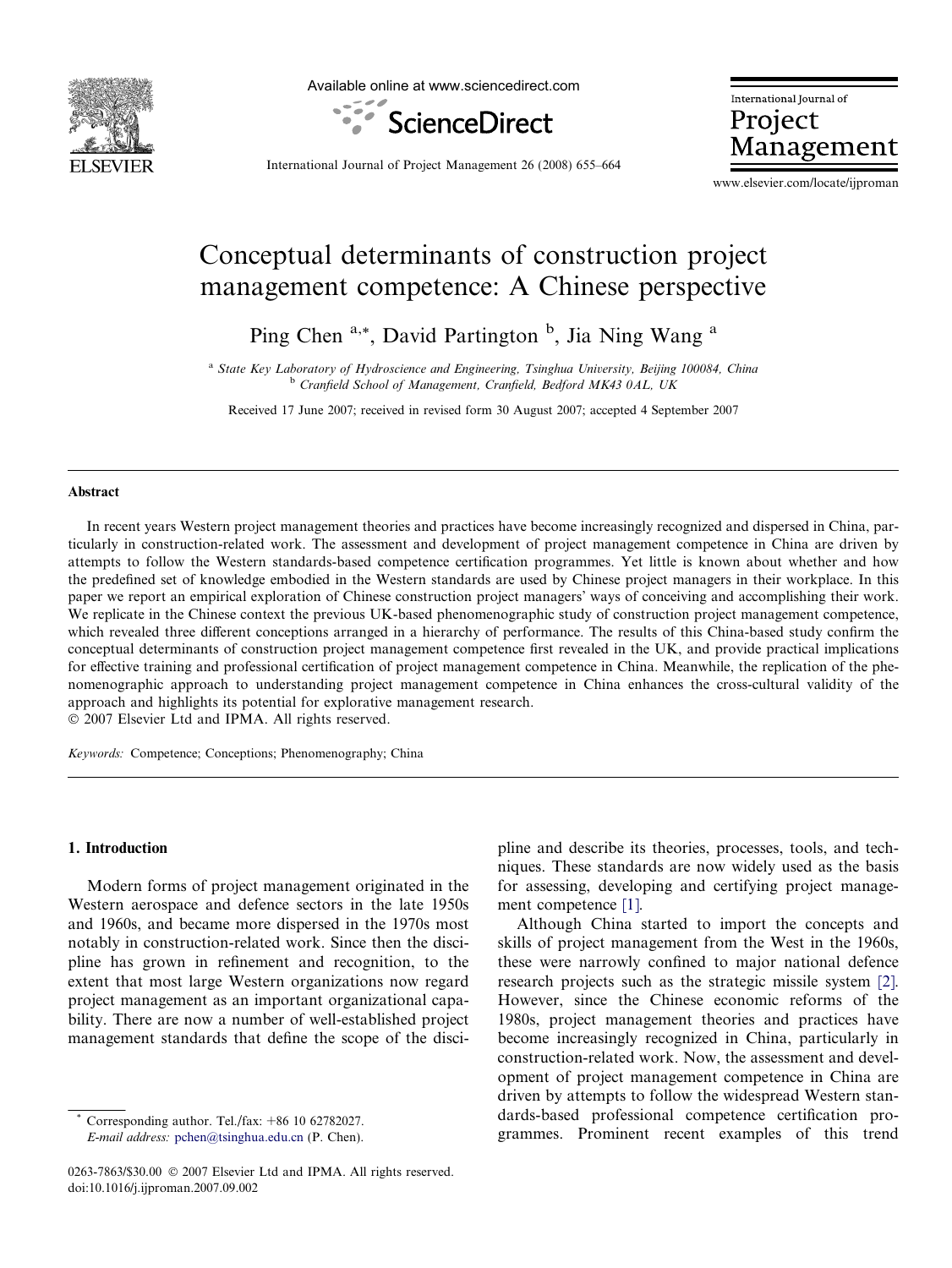include the launch of PMI's PMP examination and certification programme in 2000, and the IPMA's programme in 2001 [\[3\]](#page--1-0).

The use of project management standards for professional competence assessment and development in the West and their transposition into the Chinese context are based on the assumption that management practices are context-independent and universal. This premise may be questioned, since the pre-defined context-free knowledge and principles embodied in the standards specify only what competent project managers should know and do rather than whether and how project managers use these knowledge and principles in accomplishing their work. There is a clear opportunity and need to understand Chinese practicing project managers' ways of conceiving and experiencing Western originated project management work within the Chinese context.

In a previous study, Chen and Partington [\[4\]](#page--1-0) took an interpretive approach based on the principles of phenomenography [\[5,6\]](#page--1-0) to explore project managers' ways of experiencing and accomplishing their work, thereby understanding the determinants of their performance in the workplace. From their interviews with 30 project managers in UK construction firms, Chen and Partington [\[4\]](#page--1-0) identified three different basic conceptions of project management work, reflecting a hierarchy of three forms of construction project management competence in the UK.

This paper reports a replication of Chen and Partington's [\[4\]](#page--1-0) UK-based phenomenographic study through a matched sample of project managers from Chinese construction firms. In the next section, we first discuss the determinants of project management competence and give a brief summary of Chen and Partington's [\[4\]](#page--1-0) previous study. We then review the conception-based approach to understanding competence, known as phenomenography, and describe the methods and results of this study in China. We conclude with a discussion of the implications of our findings for practice and future research.

### 2. The determinants of project management competence

Taylor [\[7\]](#page--1-0) was one of the first to address the question of what constitutes competence at work, and his well-known 'time and motion studies' were based on scientific principles. Although later authors [\[8,9\]](#page--1-0) used 'job analysis' instead of 'time and motion studies' to identify competence at work, the dominant approach follows essentially the same scientific attribute-based tradition. Two principal traditional approaches to competence at work can be distinguished: worker-oriented and work-oriented. The former emphasizes workers' attributes, such as knowledge, skills and abilities, and personal traits [\[10\]](#page--1-0), whilst the latter treats work as existing independently of the worker, definable in terms of the technical requirements of work tasks [\[11\]](#page--1-0). Nevertheless, both traditions view competence as an attribute-based phenomenon, constituted by a specific set of generic and context-independent attributes, which do not determine practical competence in experiencing and accomplishing work [\[4\].](#page--1-0)

There have been many studies of project management competence aiming at identifying determinant factors and/or criteria for a successful project or a competent project manager [\[12–15\].](#page--1-0) Most of these studies accord with attribute-based approaches, focusing on either the project work activities (work-oriented) or the personal characteristics of project managers (worker-oriented). Project management competence is described as a specific set of attributes, either 'hard' components of a standard or 'soft' characteristics hidden in personal qualities [\[4\].](#page--1-0) Such lists of attributes described in project management standards and the predefined sets of generic performance criteria are necessary for defining the scope of the discipline and providing foundations to further develop the profession. However, being independent of the context of project management work and independent of individual project managers, they cannot capture project management competence in the workplace.

In order to overcome the criticisms of the current attribute-based studies of project management competence, Chen and Partington [\[4\]](#page--1-0) followed the phenomenographic approach focusing on the relation between the work and the worker, namely, worker's conceptions of work, to understand project management competence from a conception-based perspective. From their workplace interviews with 30 construction project managers in the UK, those authors identified three different basic conceptions of construction project management work, namely project management as: (1) planning and controlling; (2) organizing and coordinating; and (3) predicting and managing potential problems. Each conception includes a different main focus and key attributes that appeared when project managers experienced and accomplished their work. Differences in conception reflect a hierarchy of three forms of conception-based construction project management competence in the UK [\[4, p. 420\]](#page--1-0). By taking project management work and project managers as a unified entity, their study revealed the conceptual determinants of construction project management competence in the UK.

## 3. The conception-based approach to competence – phenomenography

Originally developed by an educational research group at the University of Göteborg in Sweden in the 1970s, phenomenography is a research approach 'for mapping the qualitatively different ways in which people experience, conceptualize, perceive, and understand various aspects of, and phenomena in, the world around them' [\[16, p.](#page--1-0) [31\]](#page--1-0). Being different from the traditional attribute-based approaches, the main feature of the phenomenographic approach is its basis on phenomenology, which assumes that 'person and world are inextricably related through people's lived experiences of the world' [\[6, p. 11\].](#page--1-0) In phenomenography, knowledge is neither subjective nor objec-